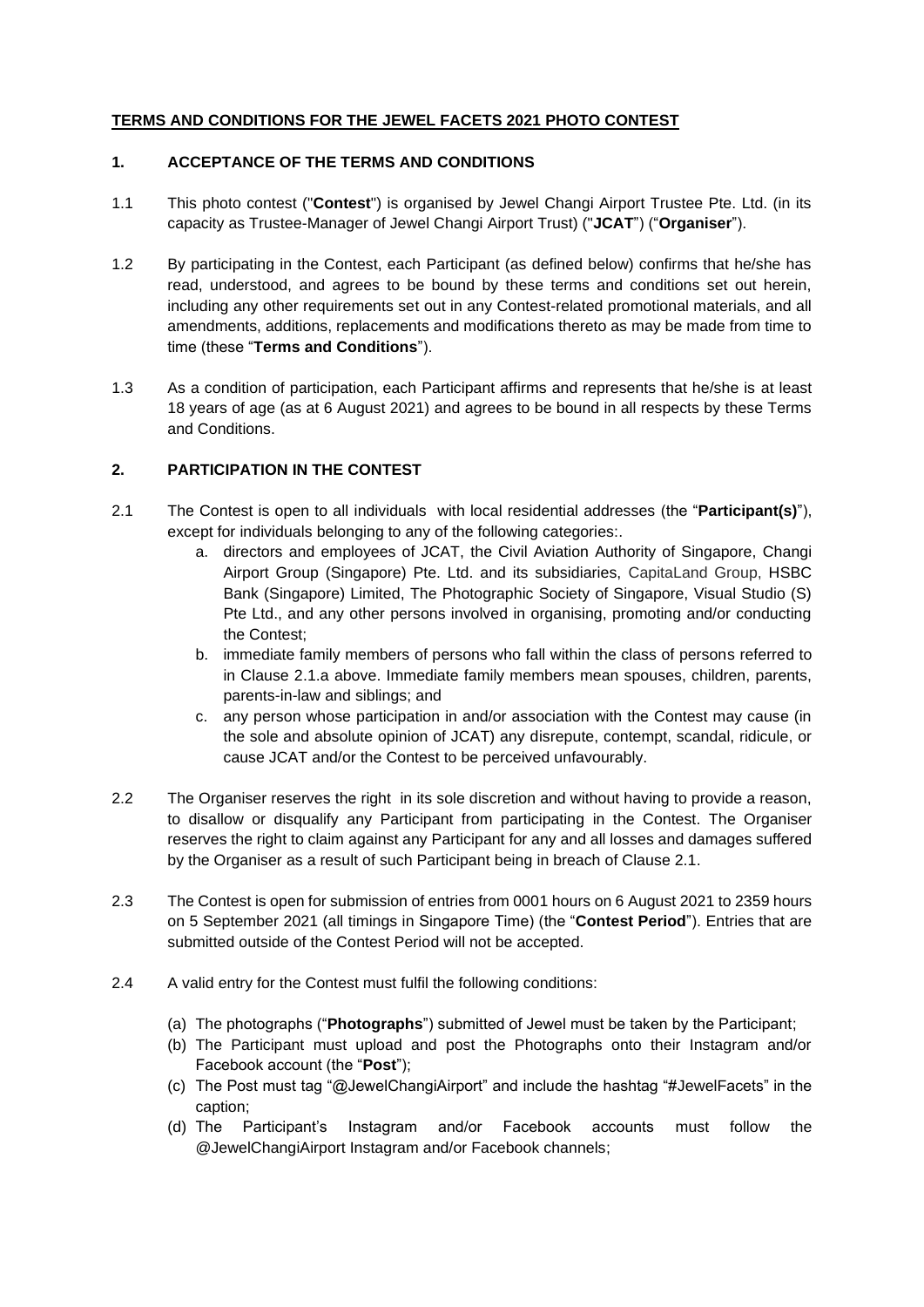- (e) Where the submission is made via Instagram, the Participant's Instagram account privacy settings must be set to "public", and where the submission is made via Facebook, the Facebook post must be set to "public";
- (f) The Participants must also submit their Photographs via email to [jewelphotocontest2021@gmail.com](mailto:jewelphotocontest2021@gmail.com) by the deadline of the Contest, together with the information below:
	- a. Full Name (as per NRIC);
	- b. Facebook and/or Instagram profile handles on which account was used for the posting of the Photographs; and
	- c. Photographs must be in JPEG format with a minimum resolution of 72dpi and dimensions greater than 3,000 pixel.
- 2.5 Each Participant shall be entitled to submit a maximum of four (4) Photographs. In the event that a Participant submits more than four (4) Photographs entries, the Organisers reserves the right to select up to four (4) Photographs submitted as they deem fit and in their sole discretion.
- 2.6 Each Participant shall only be allowed to win one (1) prize.
- 2.7 Minor edits of the Photographs are allowed, e.g. for brightness and contrast. Participants warrant that the enhancements are made via the use of legally acquired software.
- 2.8 Photographs shall be in colour and shall not include watermarks, borders and/or signatures.
- 2.9 Drawings and/or graphic illustrations and/or additions to the Photographs shall not be accepted as valid entries.
- 2.10 Photographs containing or implying pornographic, slanderous, obscene or vulgar content shall be immediately disqualified.
- 2.11 By submitting a Photograph entry, the Participant agrees to and/or makes the following representations and/or warranties to the Organiser:
	- (a) They are the authorised owner of the Instagram and/or Facebook account(s) used to submit the Photograph;
	- (b) The entry is original and they are the sole owner of the copyright and all other intellectual property rights in the entry;
	- (c) The entry has not been used for commercial purposes, published previously or submitted for other contests, locally or abroad;
	- (d) The copyright and all other intellectual property rights in the entry shall vest solely in the Organiser from the point at which the entry is submitted, without compensation;
	- (e) The Organiser will credit the Participant in any use of the entry, and may disclose their name and particulars of the entry for publicity purposes;
	- (f) If the entry is selected as a winning entry, the Participant agrees to cooperate and participate in publicity activities (including photographs, videos or interviews) if required by the Organiser; and
	- (g) The Participant confirms that they are not in violation of any law or regulations by entering the Contest.
- 2.12 The Organiser will select the shortlisted entries based on its own set of criteria for the Contest.
- 2.13 The result of the contest will be concluded after the following rounds of judging process. This result is final, conclusive, and binding on all participants.
	- a. Selection by a panel of judges appointed by JCAT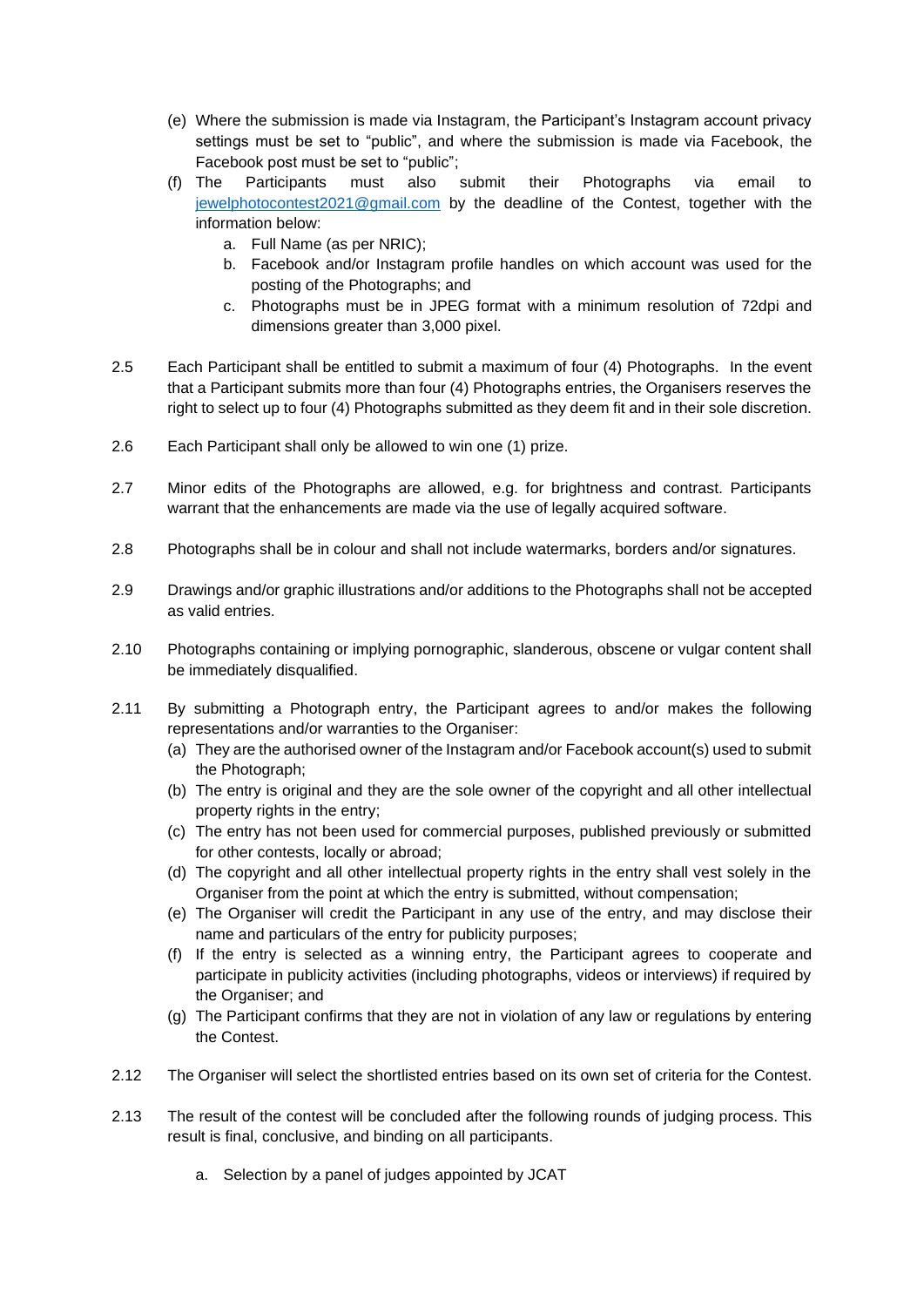- b. Voting Process open to all member of the public
- 2.14 The Organiser' decision on all matters pertaining to the Contest (including the selection of winners) is final, conclusive and binding on all participants. No appeal relating to the Contest will be entertained.
- 2.15 The Participants of the shortlisted entries will be notified by email. If the Organiser is unable to contact the participants or the participants do not respond within one week, the Organiser reserves the right to offer the place to another Participant.
- 2.16 The Organiser reserves the right to amend or substitute the contest prize at any time without prior notice. The Organiser assumes no liability or responsibility whatsoever in respect of any defect, deficiency or variation of the prize or any part thereof). If an advertised prize is not available, the Organiser reserves the right to offer an alternative prize without giving notice.
- 2.17 The closing date is as specified, and the Organiser reserves the right to amend the closing date at any time.
- 2.18 The Organiser shall have the right, at its sole discretion and at any time, to change or modify these terms and conditions, such change shall be effective immediately upon posting to this webpage.
- 2.19 The Organiser reserves the right in its sole discretion to cancel the Contest if circumstances arise beyond its control.

## **3. USAGE OF THE WINNERS' ENTRIES**

- 3.1 The Organiser reserves the right to request that the winners submit their original high-resolution photos (in JPEG format with a minimum resolution of 72dpi and dimensions greater than 3,000 pixel) via email for publicity purposes.
- 3.2 Pending the submissions of the high-resolution photos, the Organiser shall be entitled to delay or withhold the prizes from the winners. The Organiser further reserves the right to offer the prize to another Participant if the photos are not submitted within a reasonable time upon request.
- 3.3 By participating in the Contest, the Participants agree to grant the Organiser the exhibition rights and publication rights in print, broadcast, electronic media and to use the photos on their social media channels without any fee payable. Participants further consent to the collection, use and processing of their personal data (such as their names and their social media profile handles) for administering the Contest and for promotional, marketing and publicity purposes relating to the Contest.

# **4. PERSONAL DATA AND PRIVACY**

4.1 Participation in the Contest will require the collection, use, processing, and disclosure of your personal data (such as the full name mobile number and contact details during registration). By participating in Contest, Participants are deemed to have consented to the Organiser's collection, use and disclosure of their personal data (to the Organiser's subsidiaries, affiliates, service providers, agents, partners and vendors where required) for the purposes of conducting and administering the Contest; providing and facilitating ancillary services; matching of personal data collected via the Contest with other data that the Organiser have in its database so as to optimise operations and improve the services offered (such as providing relevant and personalised content designed to make the user experience smoother and more enjoyable) via the contact information provided; statistical analysis; improving the products and services